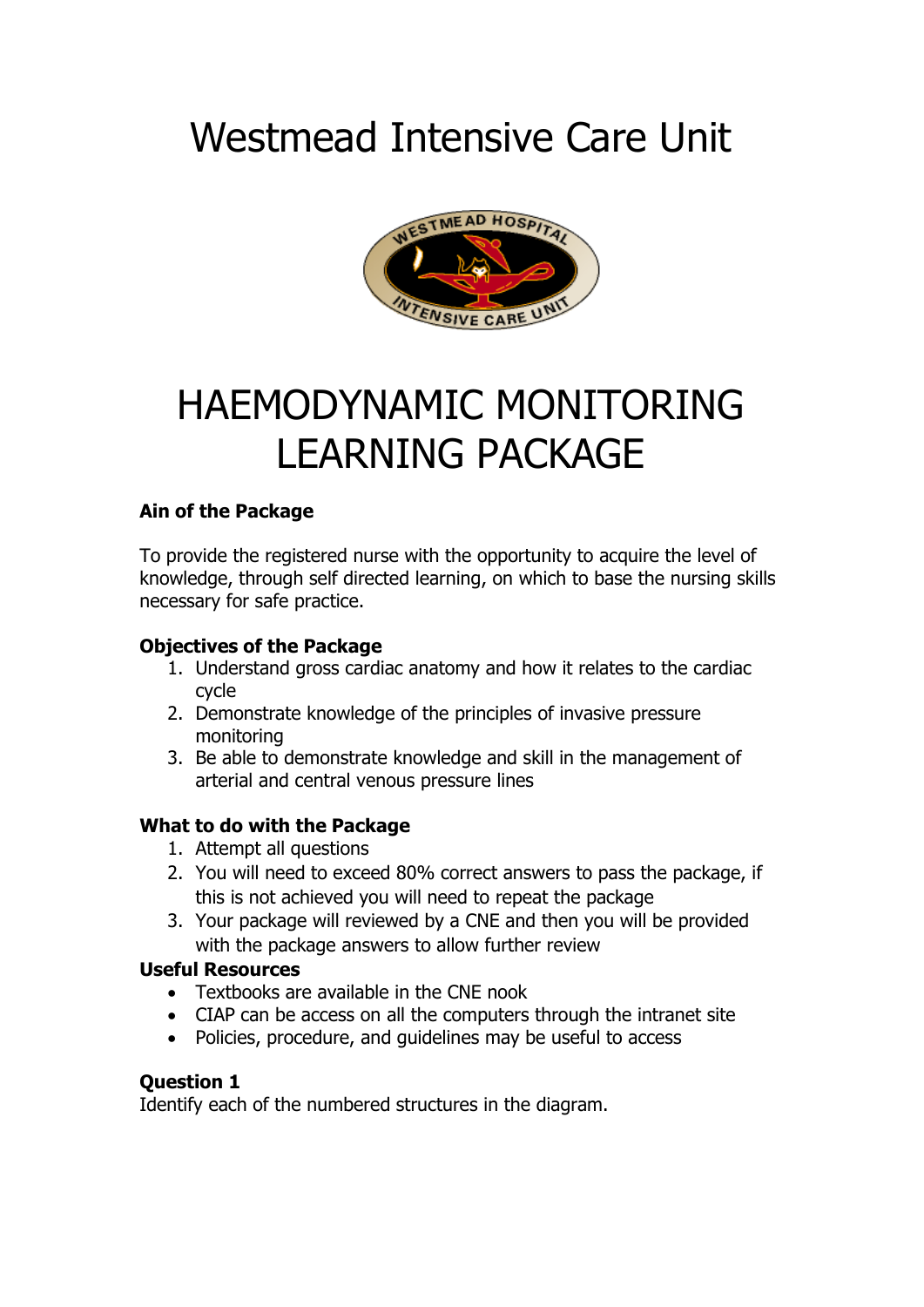

| 1. | 10. |
|----|-----|
| 2. | 11. |
| 3. | 12. |
| 4. | 13. |
| 5. | 14. |
| 6. |     |

- 7.
- 8.
- 9.

**Urden: Thelan's Critical Care Nursing: Diagnosis and Management, 5th ed.**, Copyright © 2006 Mosby, An Imprint of Elsevier

# **CARDIAC CYCLE**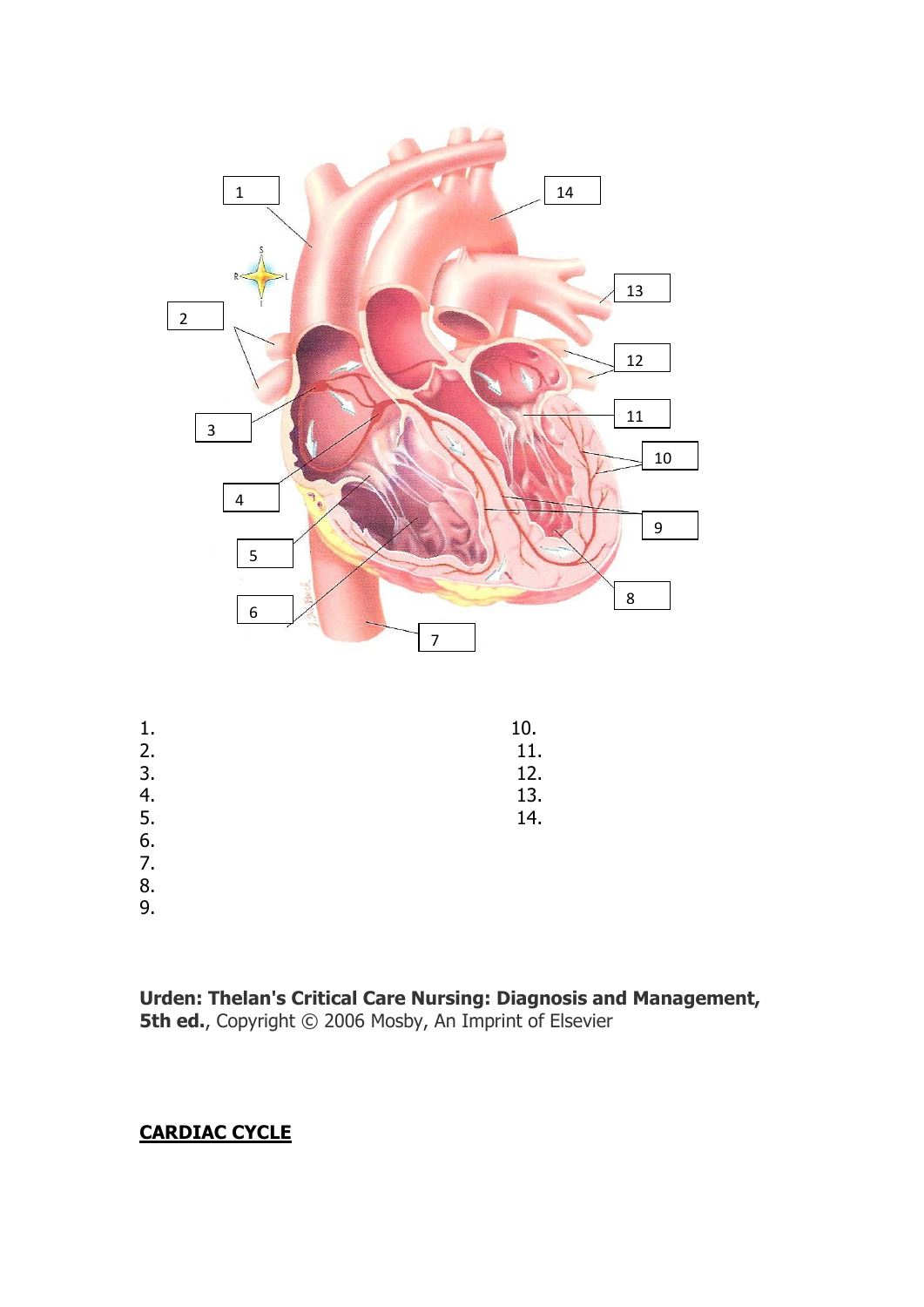Look carefully at the diagram on the next page. It is a diagrammatic representation of the following:

- a) systole and diastole of both the atria and ventricles related to time;
- b) pressures in the aorta, atria and ventricles;
- c) the ECG

Once you are familiar with the diagram complete the following sentences by circling the correct answer from the alternatives provided in brackets.

- A) The average cardiac cycle is **(0.8, 0.6, 0.12)** seconds in duration. Approximately **(54, 60, or 75)** complete cardiac cycles or heartbeats occur each minute.
- B) As the P waves occur, nerve impulses spread across the **(ventricles, atria, septum)**. During this initial phase, the duration of which is **(0.1,0.3, 0.8)** seconds, the atria begin their contraction. During this phase they are said to be in **(systole, diastole).** As a result, pressure within the Atria **(increases slightly, decreases slightly, is unchanged),** as shown at point a in the diagram.
- C) The QRS complex signifies **(contraction, repolarisation, depolarization)** of the ventricles. Note that although the QRS complex itself only occurs over a brief period, the ventricular contraction that follows has duration of approximately **(0.3, 0.5, 0.7)** seconds.
- D) Trace a pencil lightly along the curve that shows changes in pressure within the ventricles during ventricular systole. Note that intraventricular pressure shows the progressive increase that by point **(a, b, c, d, e)** it has surpassed intra-atrial pressure which results in the AV valves being forced **(open or closed)**
- E) A brief time later ventricular pressure becomes so great that it surpasses the pressure within the great arteries. This pressure forces blood against the undersurface of the **(tricuspid, semilunar, mitral)** valves, causing them to **(open or close)** at point **c**.
- F) During ventricular systole blood is ejected from the heart into the great vessels. In the aorta this creates a systolic blood pressure of approximately **(15, 80, 120)** mmHg.
- G) During ventricular systole blood is ejected from the heart into the great vessels. In the aorta this creates a systolic blood pressure of approximately **(15, 80, 120)** mmHg.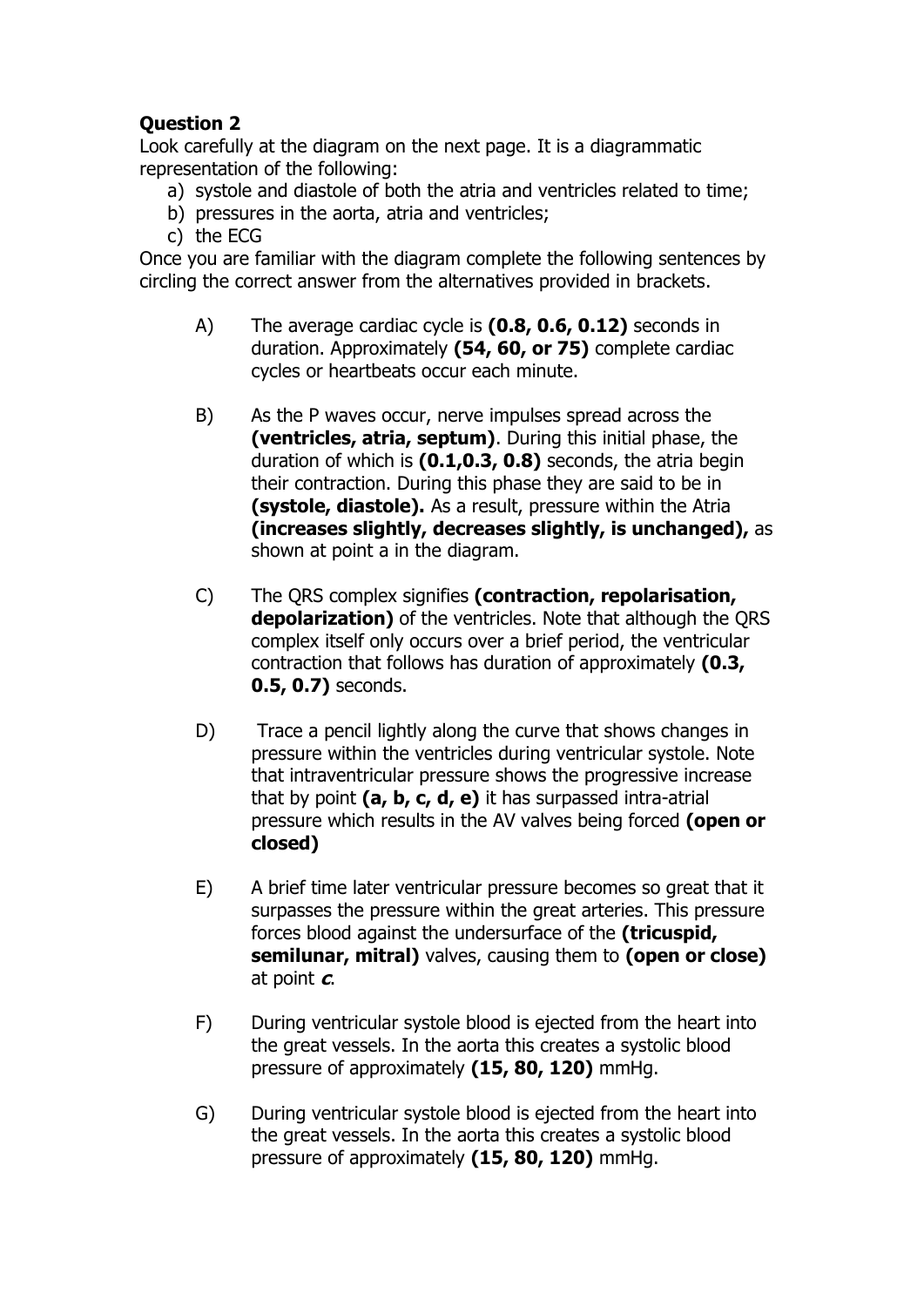- H) Following ventricular depolarization and the subsequent **(contraction, relaxation)** of the myocardium, repolarisation of the muscle occurs which is represented by the **(P, T, R)** wave. This causes the ventricles to enter **(systole or diastole)** which results in a drop in ventricular pressure.
- I) When intraventricular pressure drops below intra-atrial pressure, the pressure exerted by the blood in the atria forces the AV valves to **(open, close)**, which occurs at point **(a, b, c, d, e)**
- J) Note the AV valves now remain open until point **b**, well into the next cardiac cycle. This ensures that the ventricles are adequately filled before their next contraction. Notice also that the only period during which the A.V. valves are closed corresponds with ventricular **(relaxation, contraction).**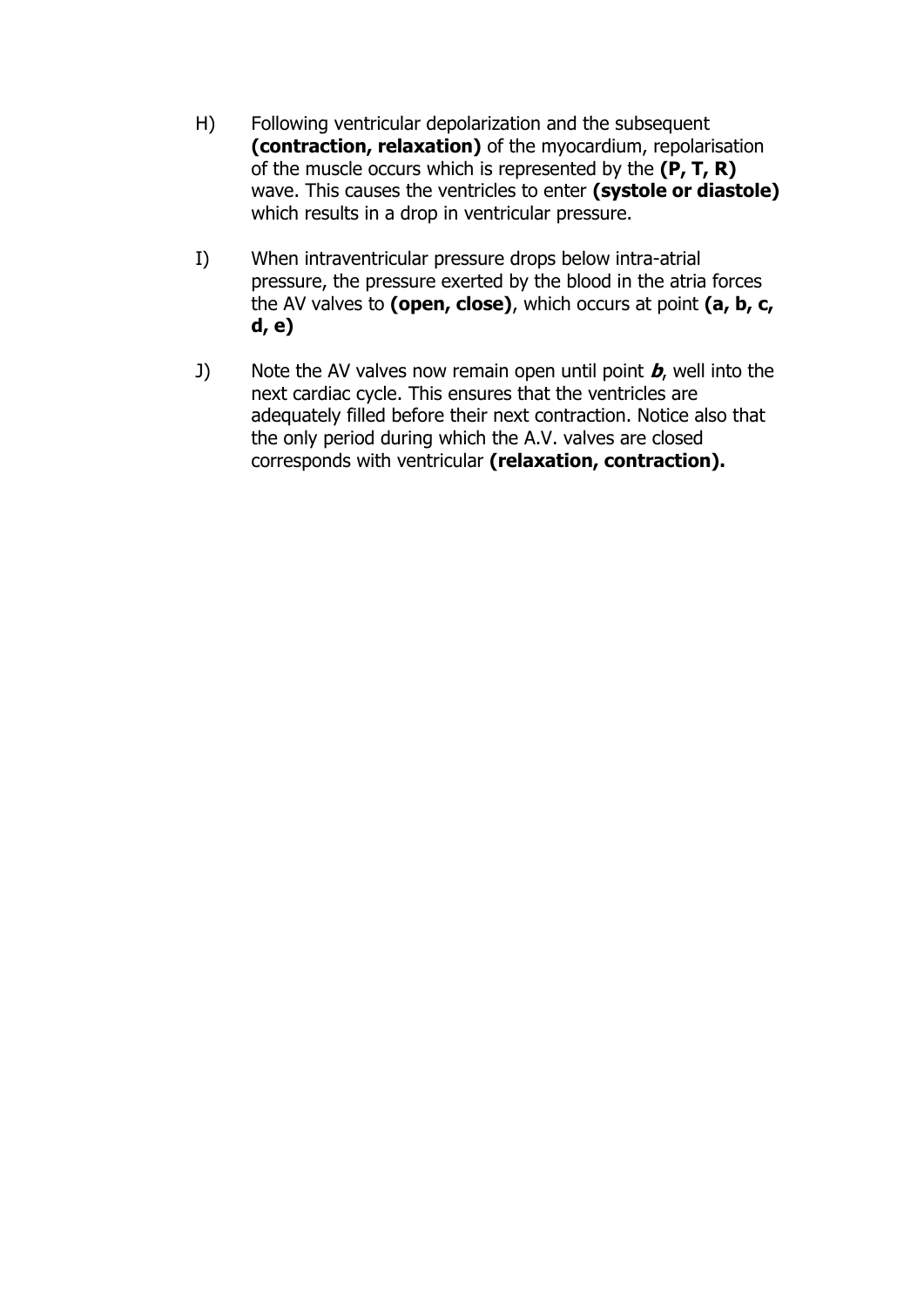

**Fig. 15-26** The cardiac cycle.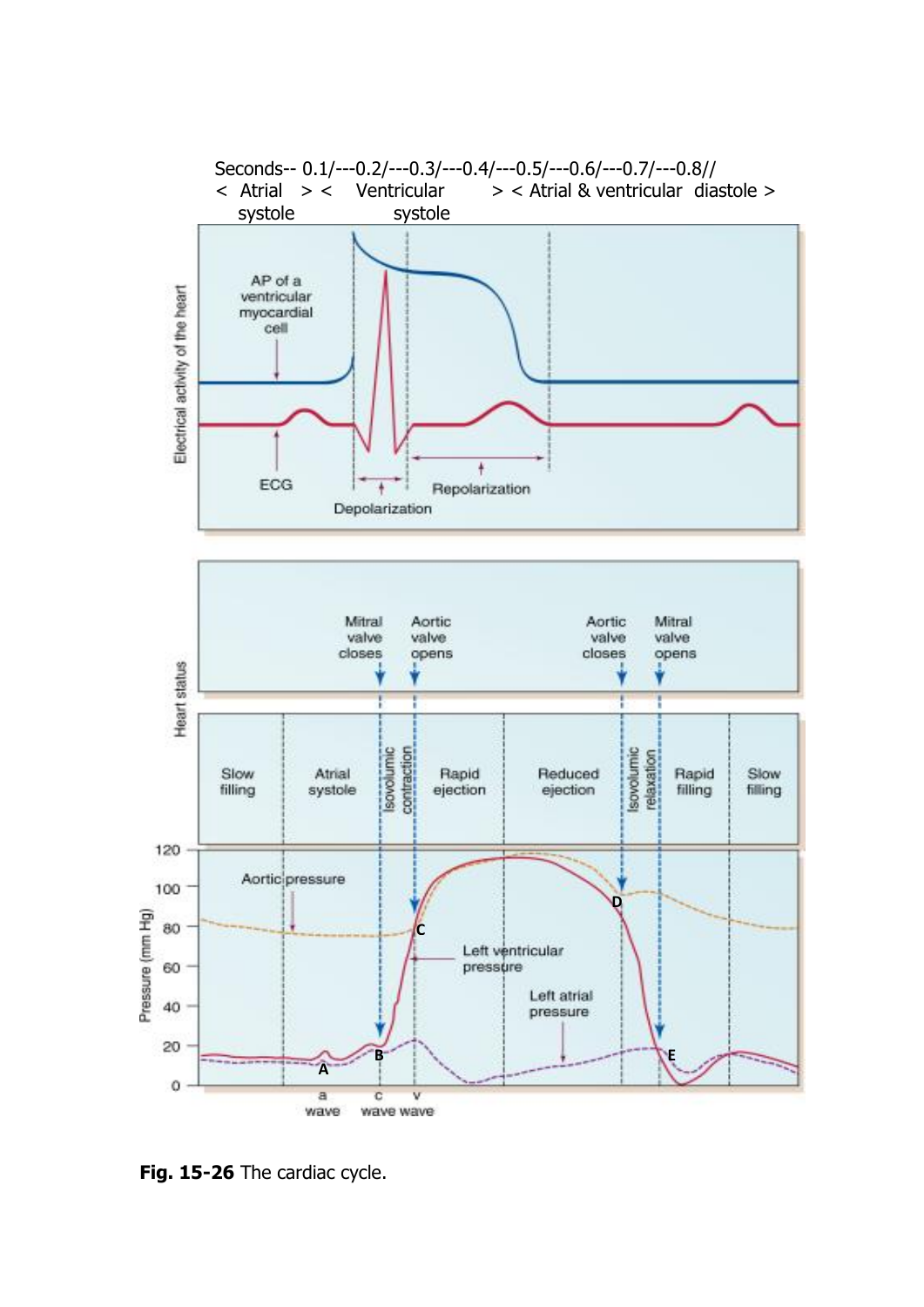# **Urden: Thelan's Critical Care Nursing: Diagnosis and Management, 5th ed.**,

# **Types of Myocardial cells**

- 1. Working myocardial cells make up the bulk of the wall of the atria and ventricle responsible for contraction
- 2. Nodal cells specialized pacemaker function clustered around SA & AV node
- 3. Purkinje cells rapid conduction cells found in conduction pathways

# **Myocardial Contraction**

The myofibril is composed of repeating functional units called sarcomeres. Each sarcomere is made up of two protein filaments – Actin and Myosin. The proteins troponin and tropomysin are located at intervals on the actin filament (or thin filament) the actin and myosin filaments are arranged in an overlapping pattern.

Contraction of cardiac muscle occurs as a result of the shortening of myofibrils. This shortening is the result of the actin and myosin filaments of the sarcomere pulling over each other. This is called the **Crossbridge theory of muscle contraction.** Crossbridges are formed between the actin and myosin filaments by the globular head of thick myosin filament (see following illustration)

The globular heads are the sites for the breakdown of ATP and thus energy production. This energy is used to produce contraction.

The globular head of the myosin filament contains actin binding sites that can form cross bridges between the actin and myosin. The cross bridge is capable of binding, flexing, releasing, and binding again. By doing this the thin actin filaments are pulled towards the centre of the sarcomere thus shortening the myofibril.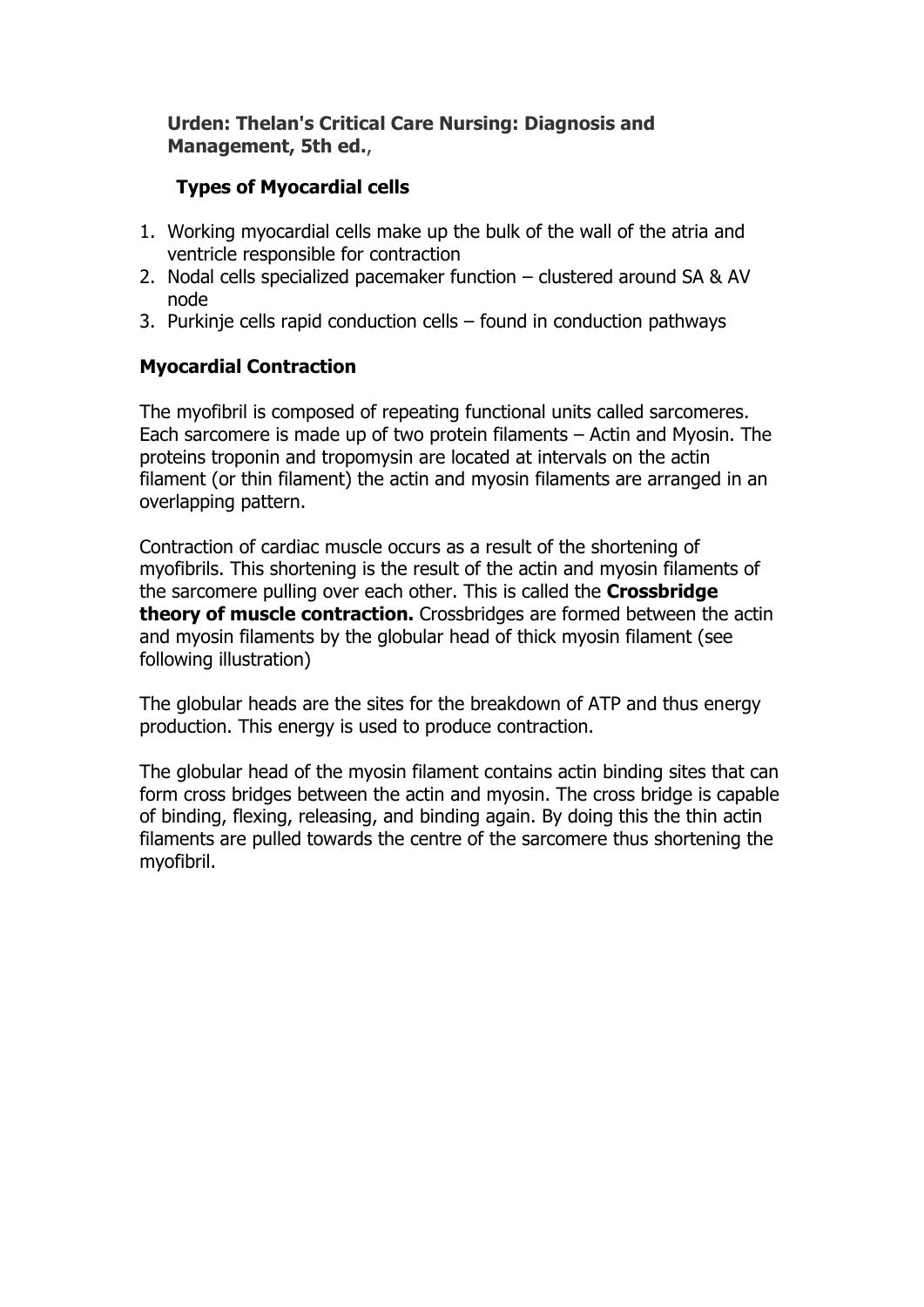

Copyright © 2006 Mosby, An Imprint of Elsevier

**Fig. 15-22 A,** Depolarization of a myocardial cell causes release of calcium from the sarcoplasmic reticulum and the transverse tubules. **B,** Calcium release allows for the crossbridges on the myosin filaments to attach to the actin filaments to effect cell contraction. (From Quaal S: Comprehensive intraaortic balloon pumping, ed 2, St Louis, 1993, Mosby.)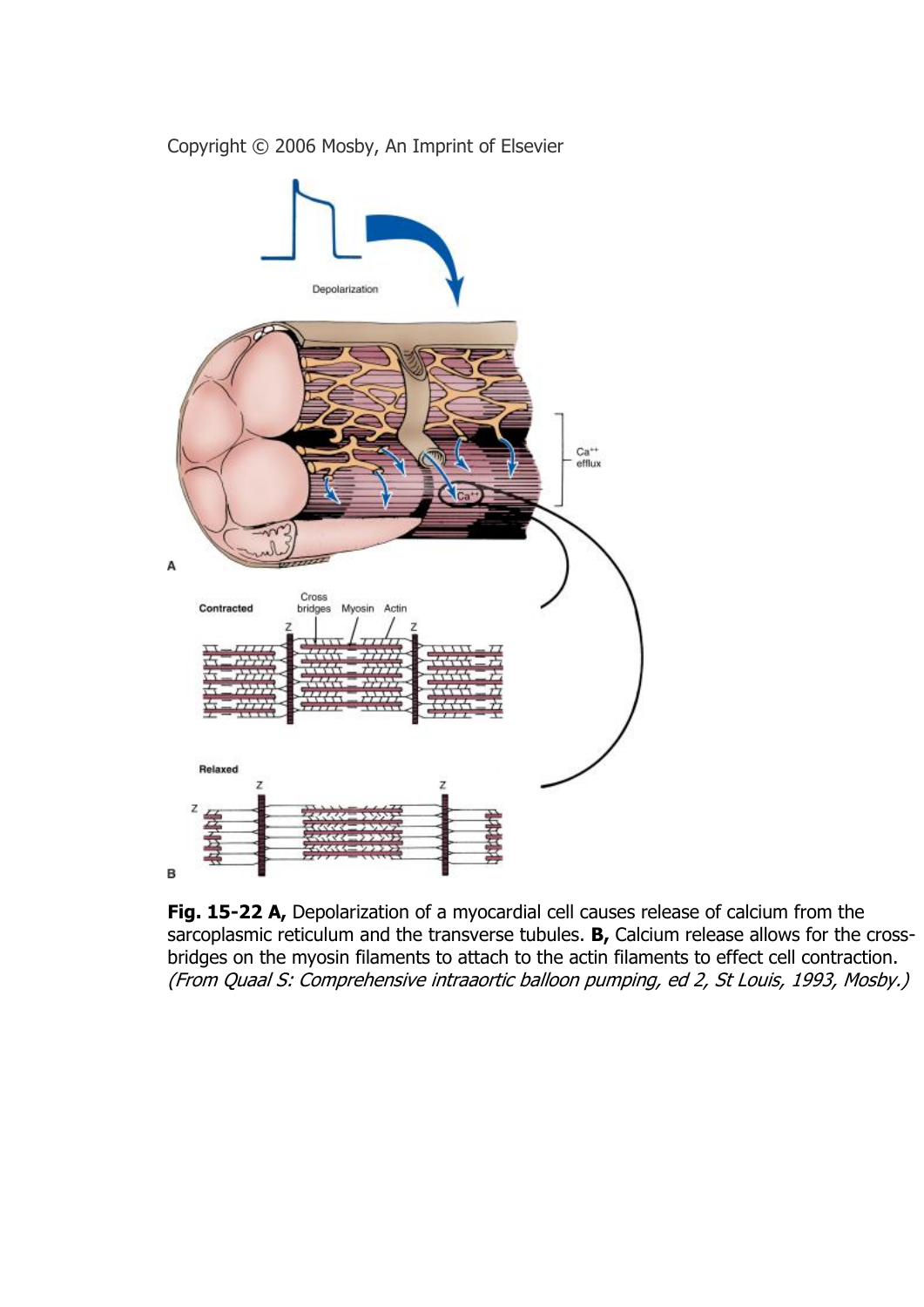

**Fig. 15-21** Actin and myosin filaments and cross-bridges responsible for cell contraction.

Briefly describe – Preload, Contractility, Afterload.

# **Question 4**

Describe the Frank-Starling law in relation to the property of the ventricle.

# **Question 5**

Which haemodynamic measurement gives an indication of Right Ventricular End Diastolic Volume?

# **Question 6**

Which haemodynamic measurement gives an indication of Left Ventricular End Diastolic Volume?

The end result of the cardiac cycle – the excitation contraction coupling  $-$  is the generation of cardiac output – delivery of oxygen to the tissues of the body. **Cardiac output** is the product of **Stroke Volume** and **Heart Rate.**

# **Question 7**

Describe the regulation of heart rate.

# **Question 8**

Complete the following table

| Region Affected      | Sympathetic effects | Parasympathetic effects |
|----------------------|---------------------|-------------------------|
| SA Node              |                     |                         |
| AV node              |                     |                         |
| <b>Atrial Muscle</b> |                     |                         |
| Ventricular muscle   |                     |                         |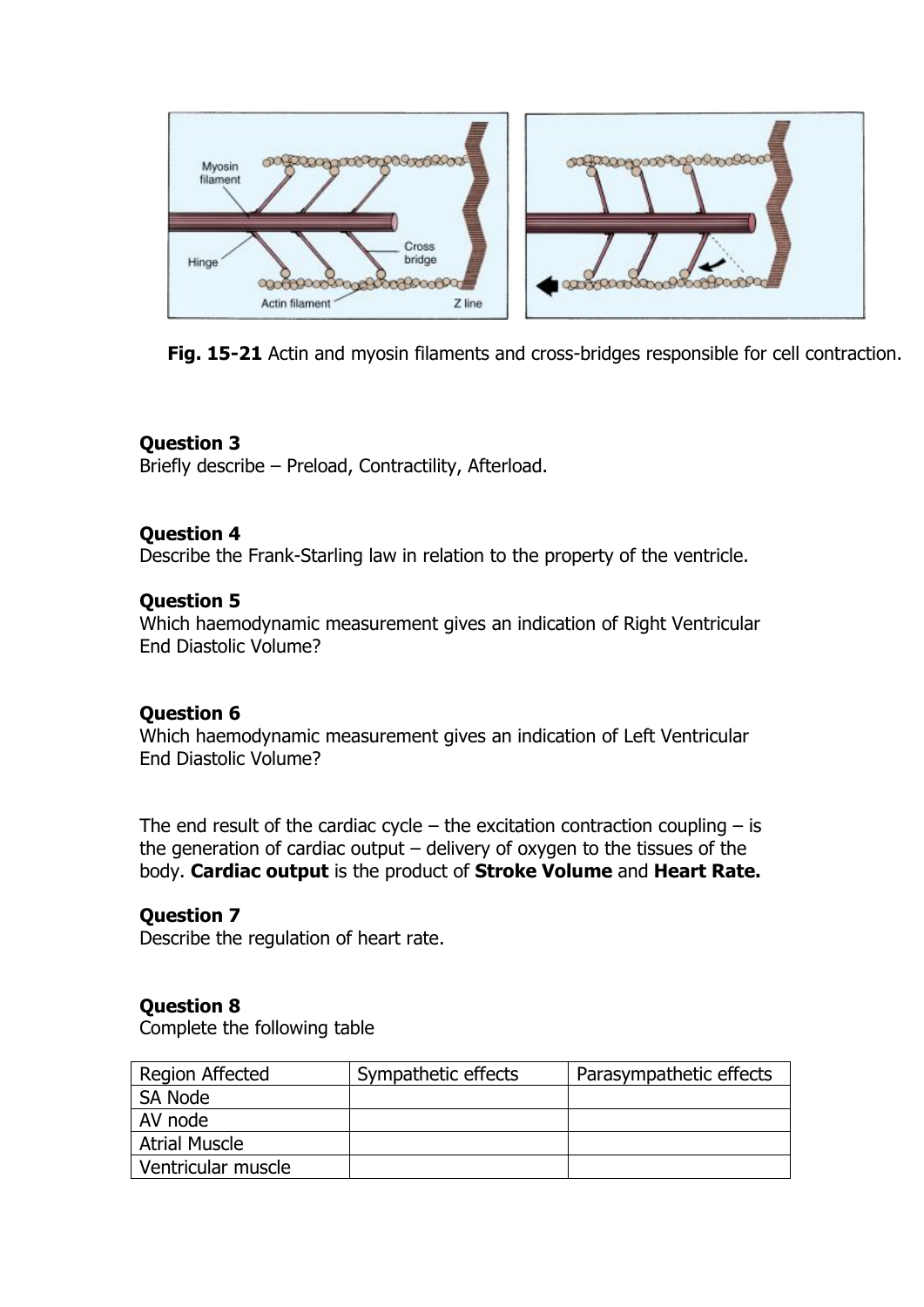What are the factors that affect venous return? Draw a flow chart and show how an increased venous return can result in an increased CO.

## **Question 10**

Illustrate diagrammatically the control of cardiac output and blood pressure.

### **Question 11**

Define tissue oxygen extraction

# **PRESSURE MONITORING – GENERAL PRINCIPLES**

This section will present some basic concepts that help in the understanding of the monitoring systems used in ICU as well as providing a rationale for basic clinical trouble shooting.

Intravascular pressures can be measured by means of a fluid column or electronic transducer. In this unit an electronic transducer is used to measure arterial and venous pressures.

The intra-arterial pressure may vary from anatomical point to anatomical point as a result of;

- 1. Hydrostatic pressure variations
- 2. Interaction of the arterial pressure wave and the arterial tree.

The venous pressure will vary from point to point primarily as a result of hydrostatic pressure variations.

Hydrostatic pressure is produced by a column of fluid and is the result of gravity.

The arterial pressure is a dynamic pressure that has volume displacement and energy wave components. The arterial pressure wave is a result of the pressure and volume changes produced by the cardiac cycle. The pressure wave interacts with the arterial tree (a system of decreasing diameter and branching tubes) such that the pressure measured at different points varies. Generally the systolic pressure rises and the diastolic pressure falls the more distal from the heart. The mean pressure does not tend to change (see illustration next page)

You will have noticed that the arterial trace is a complex wave. This complex wave is made up of a number of components (frequencies) called Harmonics. The fundamental frequency is the heart rate. (see the following illustration). The overall balance of frequency components produces the final picture or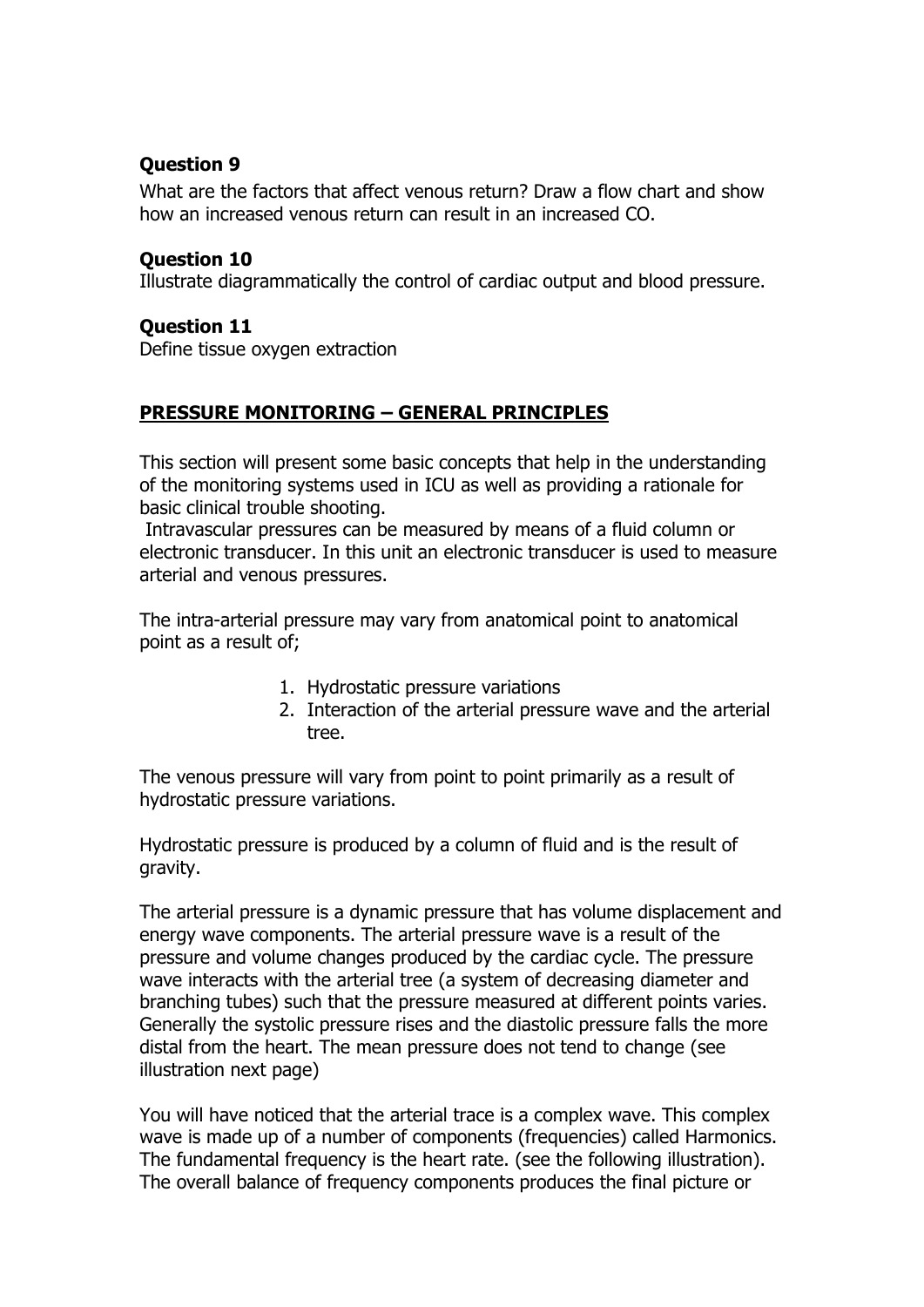waveform. The frequency components that make up the arterial wave are determined by the heart rate, the strength of contraction, and the interaction of the wave with the arterial tree.

The electronic transducer is a device designed to respond to the frequency components that make up the arterial pressure wave. However, the transducer communicates with the arterial tree by way of an intravascular device (cannula), three way taps, and fluid filled connecting tubing. The addition of these components reduces the monitoring systems ability to respond to all the frequency components necessary to reproduce a clinically accurate pressure measurement. Frequency components of the arterial signal may be either lost or exaggerated (amplified) giving rise to an inaccurate measurement.



#### **Frequency Response and Damping**

For accurate pressure measurement to occur all the significant pressure "information" must be communicated from the arterial intravascular site to the monitor that reads and displays the information. The transducer translates the message into information the monitor understands. The transducer is able to do this by being connected to the arterial tree via a fluid filled system. This fluid filled system and transducer is caused to vibrate in response to the arterial signal. If it is to convey an accurate message it must vibrate in exactly the same way as the original signal.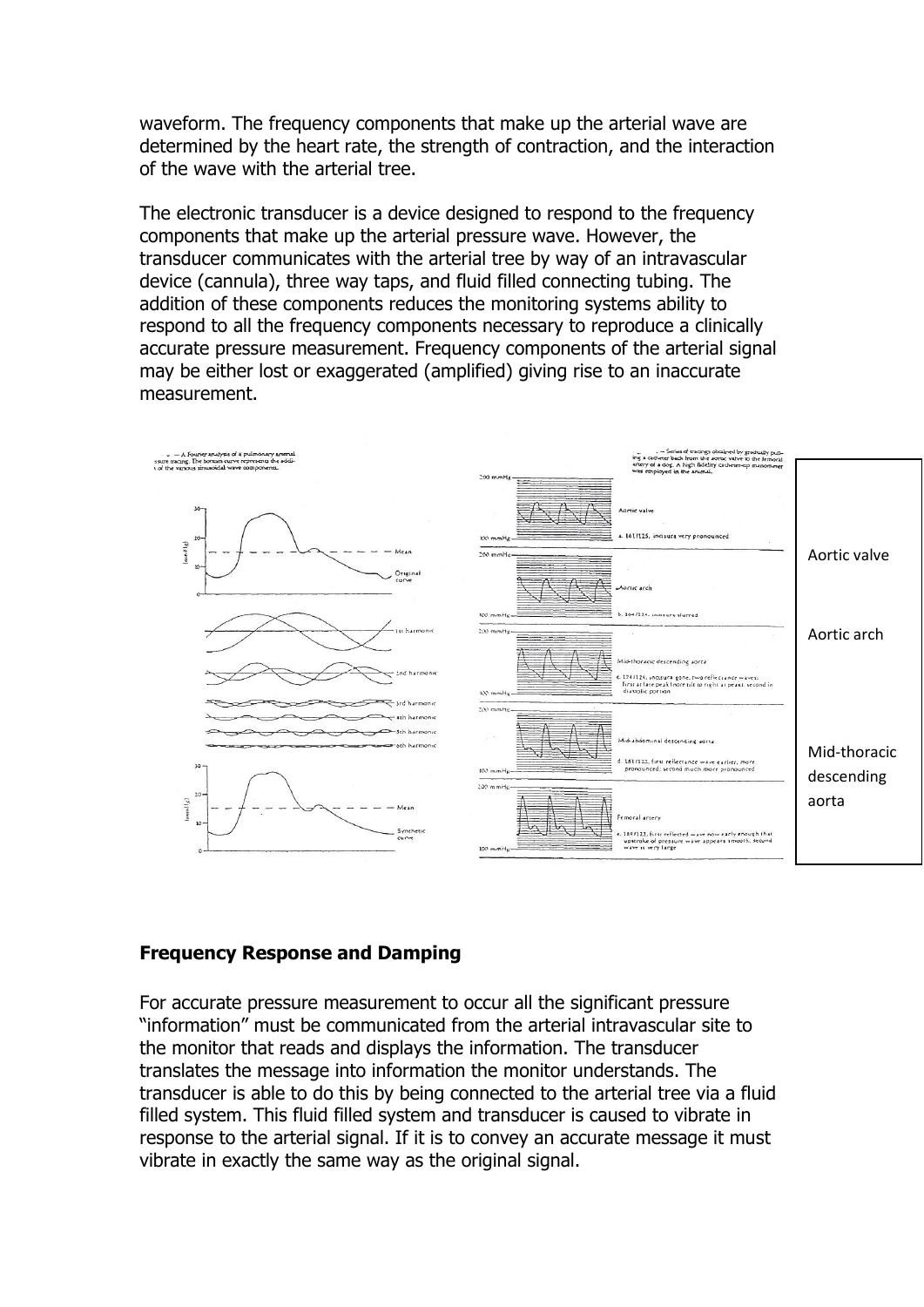Any vibrating or oscillating system displays certain characteristics.

- 1. Natural frequency
- 2. Damping
- 1. The natural frequency of an oscillating system is that frequency that it oscillates at when set in motion. If an oscillating system is forced to oscillate at a frequency near or at its natural frequency it's amplitude of oscillation increases greatly i.e. the input signal will be amplified.
- 2. In any system there will be a loss of energy such that the second oscillation will have smaller amplitude than the first.

To use a system for monitoring that has little or no damping means that the system must have a high natural frequency (or frequency response), compared to the range of frequencies being measured, if there is to be no overshoot. If this is not the case then a monitoring system can be used for measuring a pressure wave with frequency components near the systems natural frequency only if the system is appropriately damped.

The damping also effects how well the different frequency components stay together (called phase different). As damping increases the phase difference of the frequency components increases.

Both the issues of resonance or overshoot and phase difference are dealt with by optimally damping the system. Optimal damping is about 64% of critical damping, or that damping results in no overshoot at all. This amount of damping results in an overshoot of about 6% at the system's natural frequency.

# **Practical Considerations.**

- 1. The performance of the transducer monitoring system is maximized by;
	- (a) Using short non-compliant manometer tubing
		- (b) Avoid tubing that is too thin this increases resistance, and the mass of the system which increases damping
		- (c) Prevent kinks and clotting in the monitoring line
	- (d) Ensure the system is free of air bubbles
- 2. Assess the dynamic response of the monitoring system. This can be done by the snap test. The damping of the system can either be adjusted at the monitor or mechanically (see unit protocol and practice)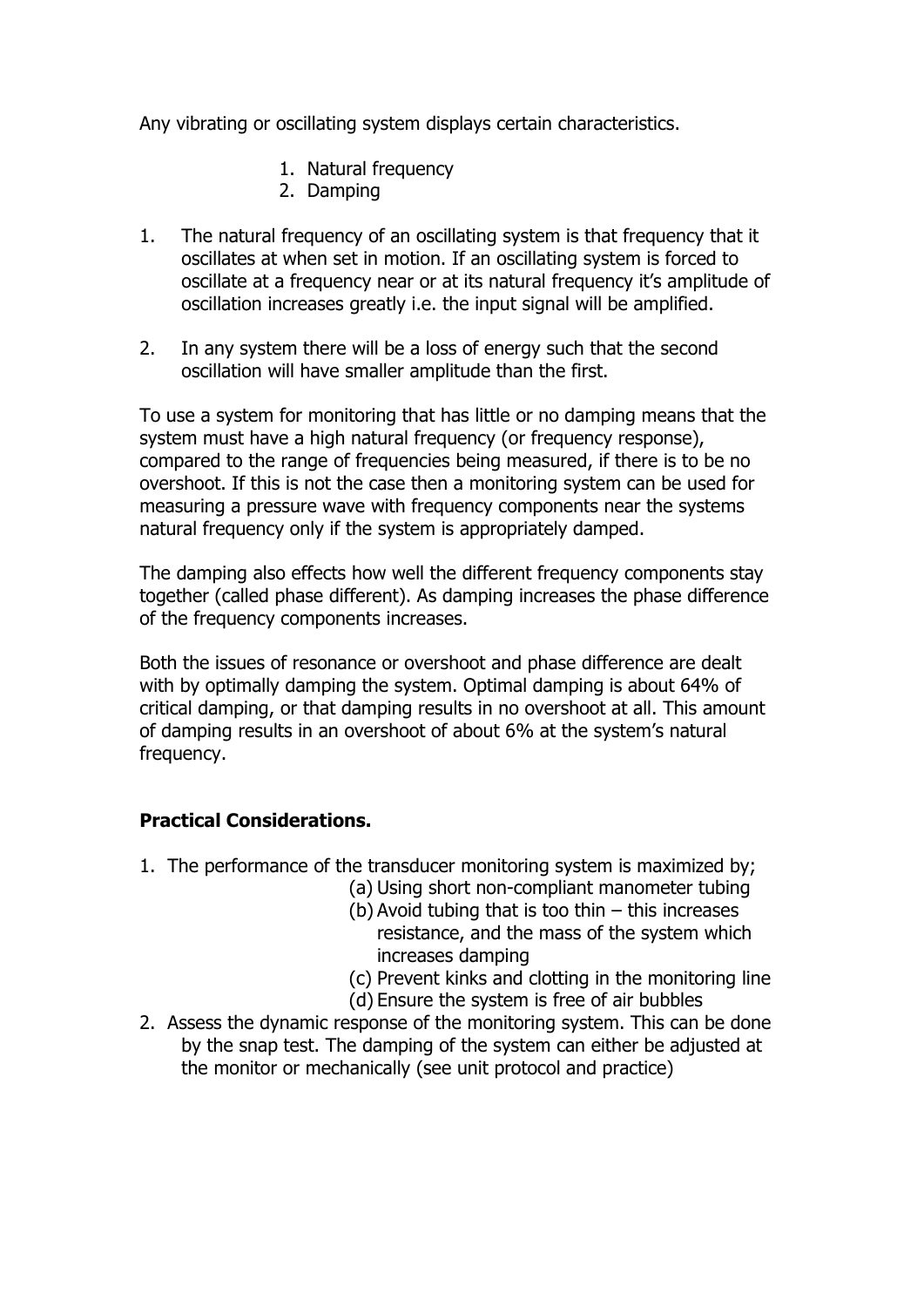

(Illustration taken from Spacelabs Biomedical Measurement Series) abs biomedican in

- 3. Check transducer-monitoring system against another measure. E.g. cuff pressure on the same. Note that the cuff pressure will be generally about 10% less than the direct pressure.
- 4. Static Calibration. The transducer can be tested against mercury column to see that the reading it gives corresponds to a referent mercury column value. Adjustments can be made in the monitor to adjust for pressure discrepancies (see unit protocol and practice)
	- 5. The pressure monitoring system uses atmospheric pressure as its reference pressure. I.e. the system is zeroed at atmospheric pressure.
	- 6. Hydrostatic errors are minimized by using an anatomical reference point at which the pressure is relatively independent of body position. This point is the area of the tricuspid valve. A plebostatic axis can be determined by either the midaxillary method or the angle of Louie method (refer to unit practice)
	- 7. The mean pressure tends to be stable despite excessive damping or overshoot.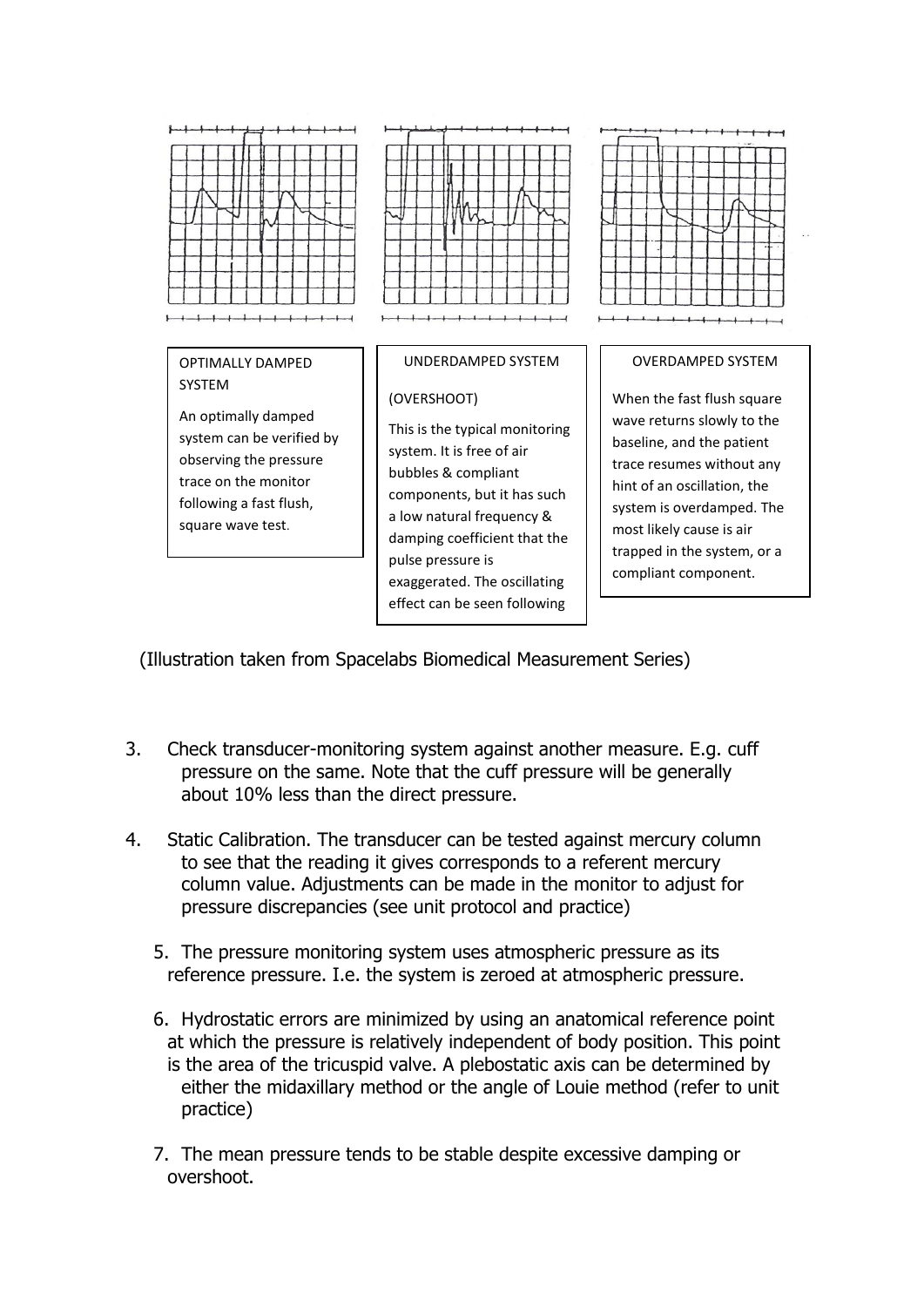# **Arterial Lines**

#### **Question 12**

What are the advantages of having an arterial line sited in a critically ill patient?

#### **Question 13**

Identify any risks and/or complications associated with the insertion of an arterial catheter?

# **Clinical Implications**

Illustrated below is the characteristic waveform of an arterial pressure trace.



. Normal arterial pressure tracing. 1, Systole: 2, dicrotic notch: 3, diastole. (From Daily, E.K., and Schroeder, J.S.: Hemodynamic waveforms: exercises in identification and analysis, St. Louis, 1983, The C.V. Mosby Co.)

The slope (the rate of rise) of the initial pressure upstroke is an indication of the strength of contraction. The second positive "bump" occurring on the downstroke side is called the dicrotic notch when the pressure trace is from a measurement near the aortic root. The dicrotic notch is the result of the pressure change associated with aortic valve closure. In a radial artery trace the second pressure rise is not called the dicrotic notch but is called the incisure and represents the pressure rise caused by the rebound of the pressure wave of the periphery. If the circulation is "shut down" the incisure occurs higher up the pressure downstroke – if peripherally dilated the incisure occurs further down or may appear as a second smaller pressure wave. This latter situation can result in the pulse oximeter counting this pressure rise as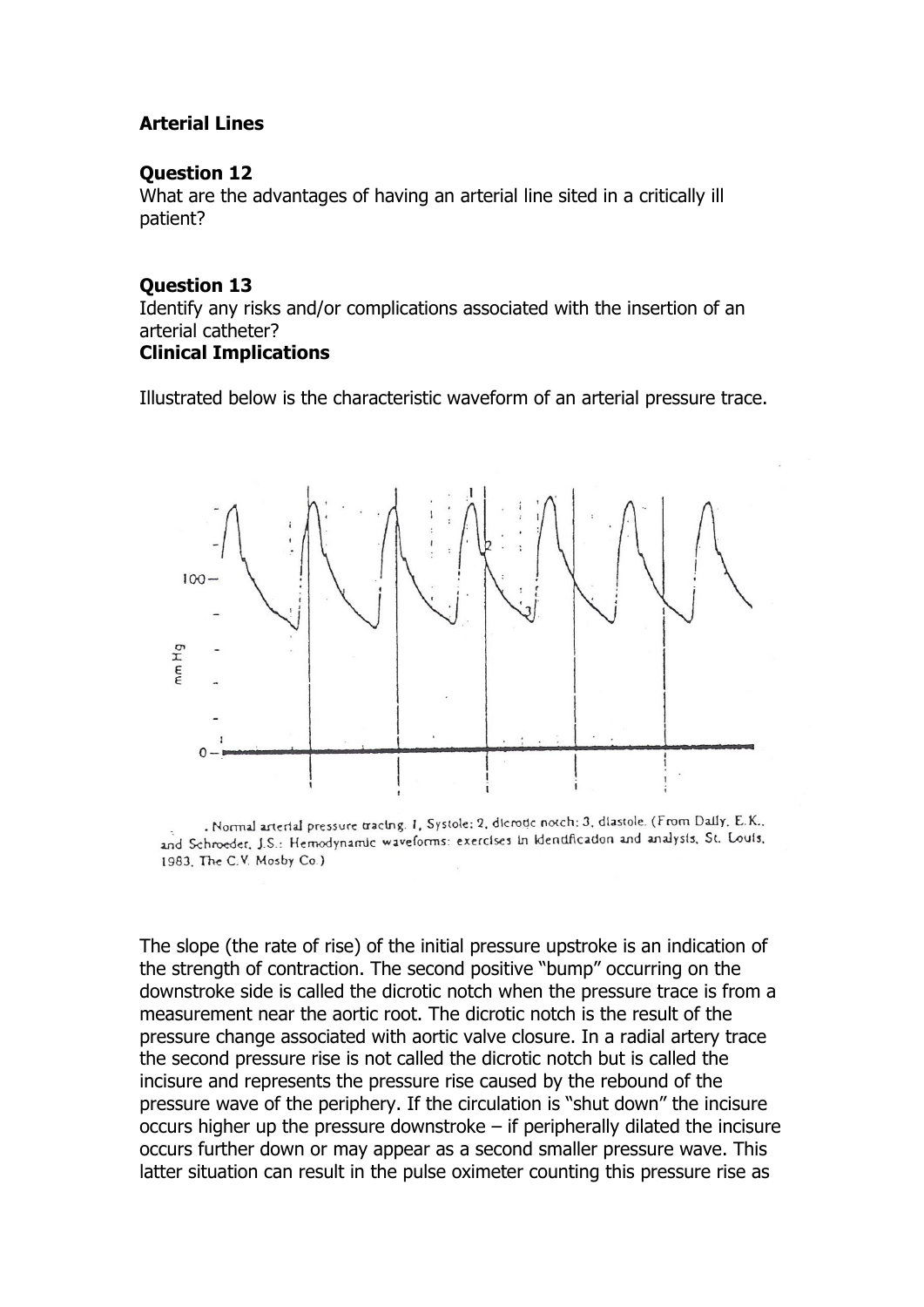another heart beat and thus displaying the heart rate as being twice the ECG determined heart rate.

### **Question 14**

What effects will the following cause on an arterial waveform? Provide a rationale for your answers.

An air bubble in the line between the cannula and the transducer / Blood or air bubble in the transducer / A deflated pressure bag.

# **Question 15**

What observations should be maintained whilst an arterial line is insitu?

### **Central Venous Pressure Lines**

#### **Morphology and ECG Correlation of CVP or Right Atrial Waveform**

Notes from Daily EK., Schroeder JS. Techniques in Bedside Haemodynamic Monitoring. Fourth ed. 1989. C.v. Mosby Co.

The right atrial or CVP waveform usually consists of 3 positive waves, the "a", "c", and "v" waves. The a wave is followed by the "x" descent whilst the c and v waves are followed by the "x" and "y" descents respectively. (see illustration). The positive deflections represent;

**A wave** - represents atrial systole – the x descent follows this wave and results from atrial relaxation.

**C wave** – results from the closure of the tricuspid valve (it may or may not be evident) – the x decent follows this wave

**V** wave – results from right atrial filling (same time as right ventricular systole) – the descent follows this wave and is caused by the opening of the tricuspid valve and the emptying of right atrial blood into the ventricle.

Note: when correlating pressure waves to ECG waves you must allow the difference in transmission speed. The pressure wave is a mechanical signal and is transmitted more slowly than the electrical signal. Therefore when looking at recordings of both waveform taken simultaneously the pressure wave will occur after its corresponding electrical wave.

The a wave corresponds with atrial depolarization. It appears after the P wave. The c wave reflects closure of the tricuspid valve – corresponds to the RST junction of the ECG – follows a wave by same time as PR interval. The v wave succeeds ventricular systole – anytime in TP interval.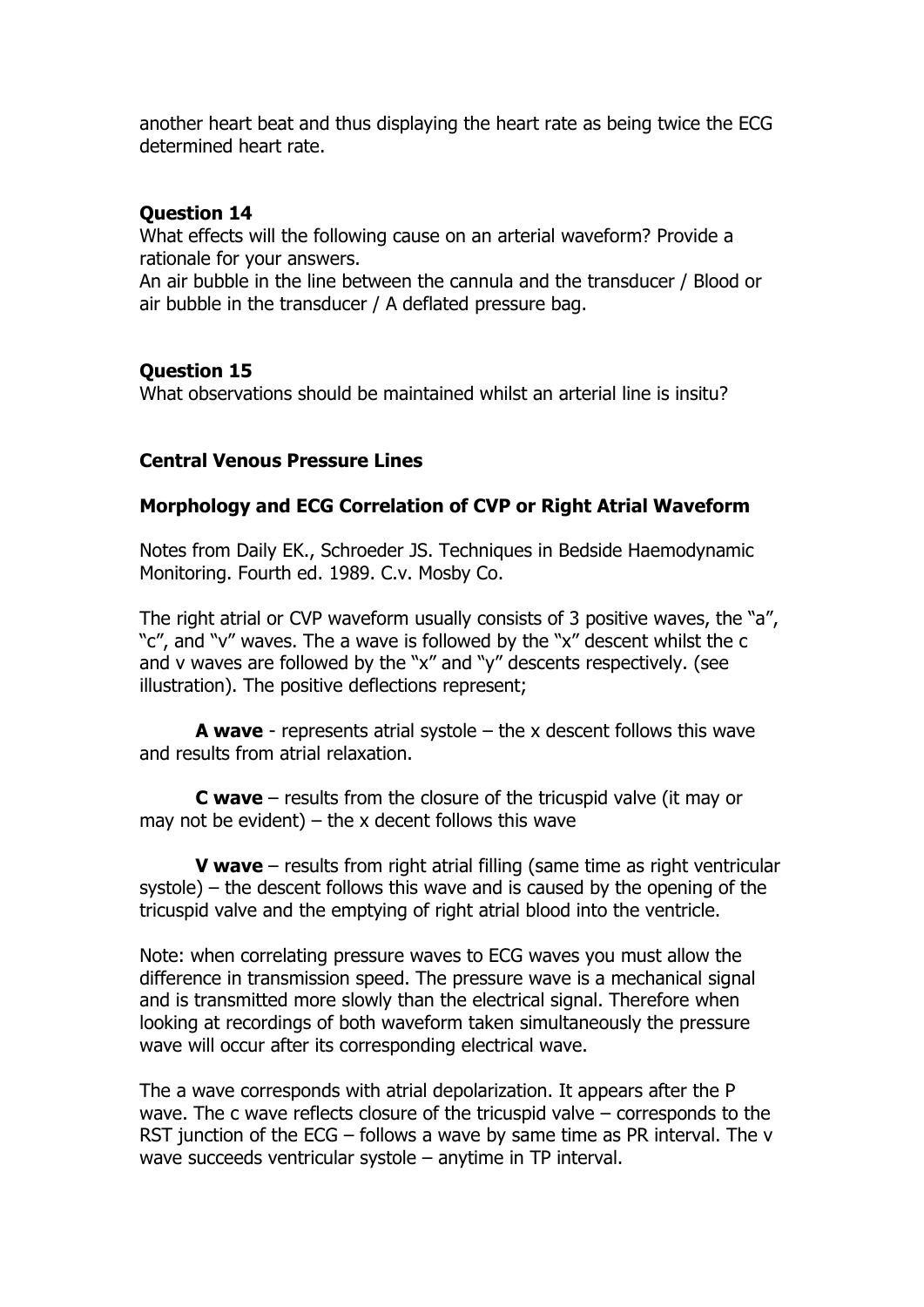

#### **Clinical Implications**

Central Venous Pressure Reflects right ventricular end diastolic pressure (RVEDP) which reflects right ventricular end diastolic volume (RVEDV). Normal 4 – 12 mmHg. The actual number measured as a CVP is unimportant by itself. CVP like all measured parameters need to be interpreted with other clinical data. For instance a patient may have a CVP of 5 which is considered "normal", however if this same patient is cool around the peripheries and has a poor urine output then this normal CVP of 5 is inadequate fro this patient. If this same patient is given a bolus of 500mls of colloid in order to increase the CVP to 8 and in doing so the patient becomes peripherally warm and has a good urine output, then this measured CVP of 8 is adequate for this patient.

#### **Question 16**

What is the normal range for CVP measurement?

#### **Question 17**

List three clinical conditions where the management of a critically ill patient might be guided by CVP measurement.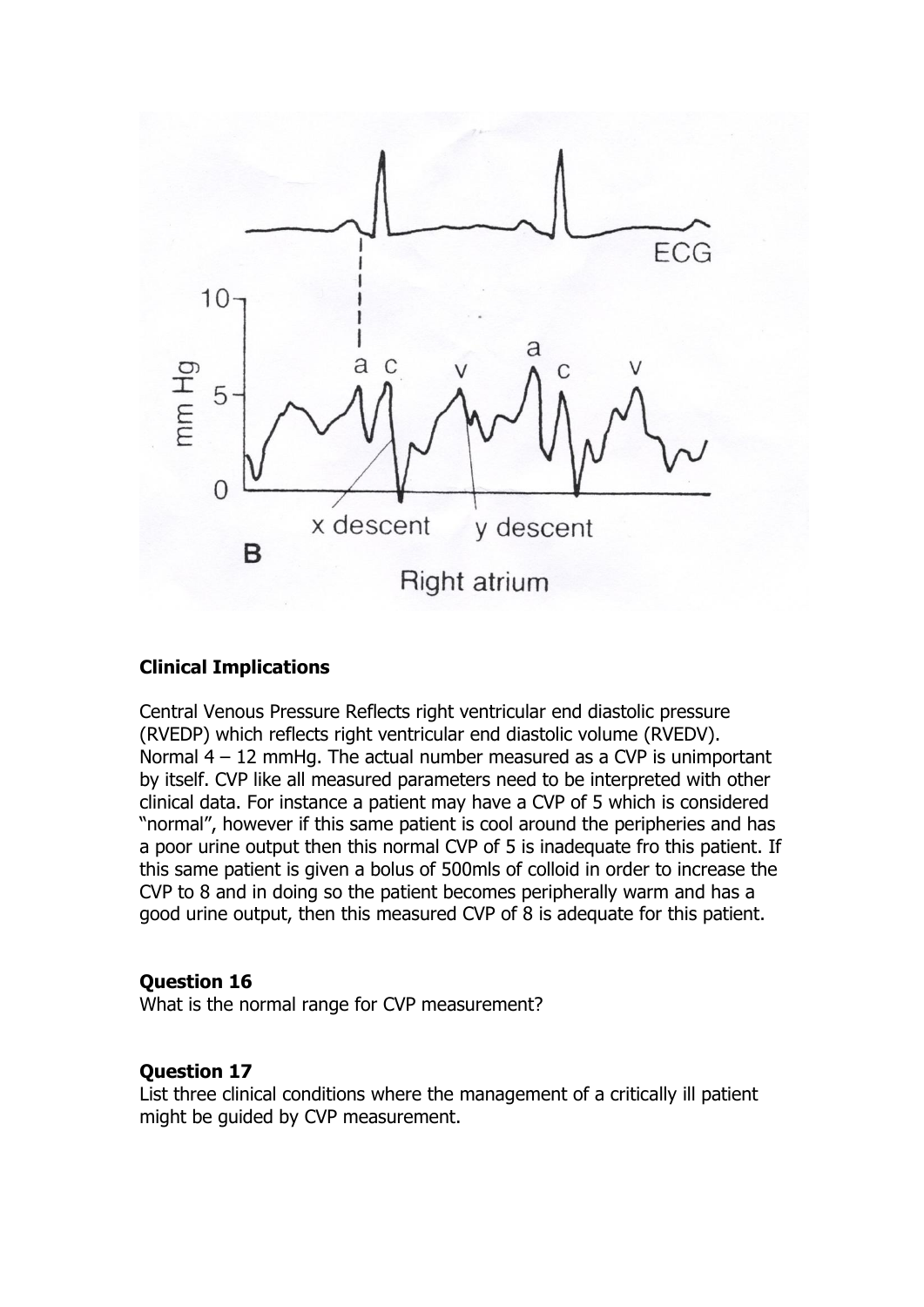List three clinical conditions that will decrease a patients CVP below accepted limits. Briefly discuss the rationale for your answer.

# **Question 19**

What change would you expect to see in the CVP waveform as a result of

- a) Tricuspid Valve incompetence
- b) Tricuspid Valve stenosis

# **Question 20**

List three clinical conditions that will increase a patients CVP above accepted limits. Briefly discuss the rationale for your answer.

# **Question 21**

You are nursing a patient who has a long history of emphysema and has recently been diagnosed with a bleeding disorder (coagulopathy). Discuss why insertion of a central venous catheter (CVC) in the subclavian site would be contraindicated in this patient.

# **Question 22**

How long should a central venous line remain insitu

# **Question 23**

What landmarks on the chest x-ray are used to determine the correct placement of the CVC for CVP measurement?

Generally in ICU we use QUAD lumen CVC lines, and we dedicate lumens:

**Brown** (distal lumen, 16Ga) – CVP measures, maintenance fluids, sedation, medications.

**Grey** (medial 1. 14Ga) – Resuscitation fluids, any incompatible drugs, etc

**Blue** (medial 2. 18Ga) – Inotropes

**White** (proximal, 18Ga) – TPN/Actrapid